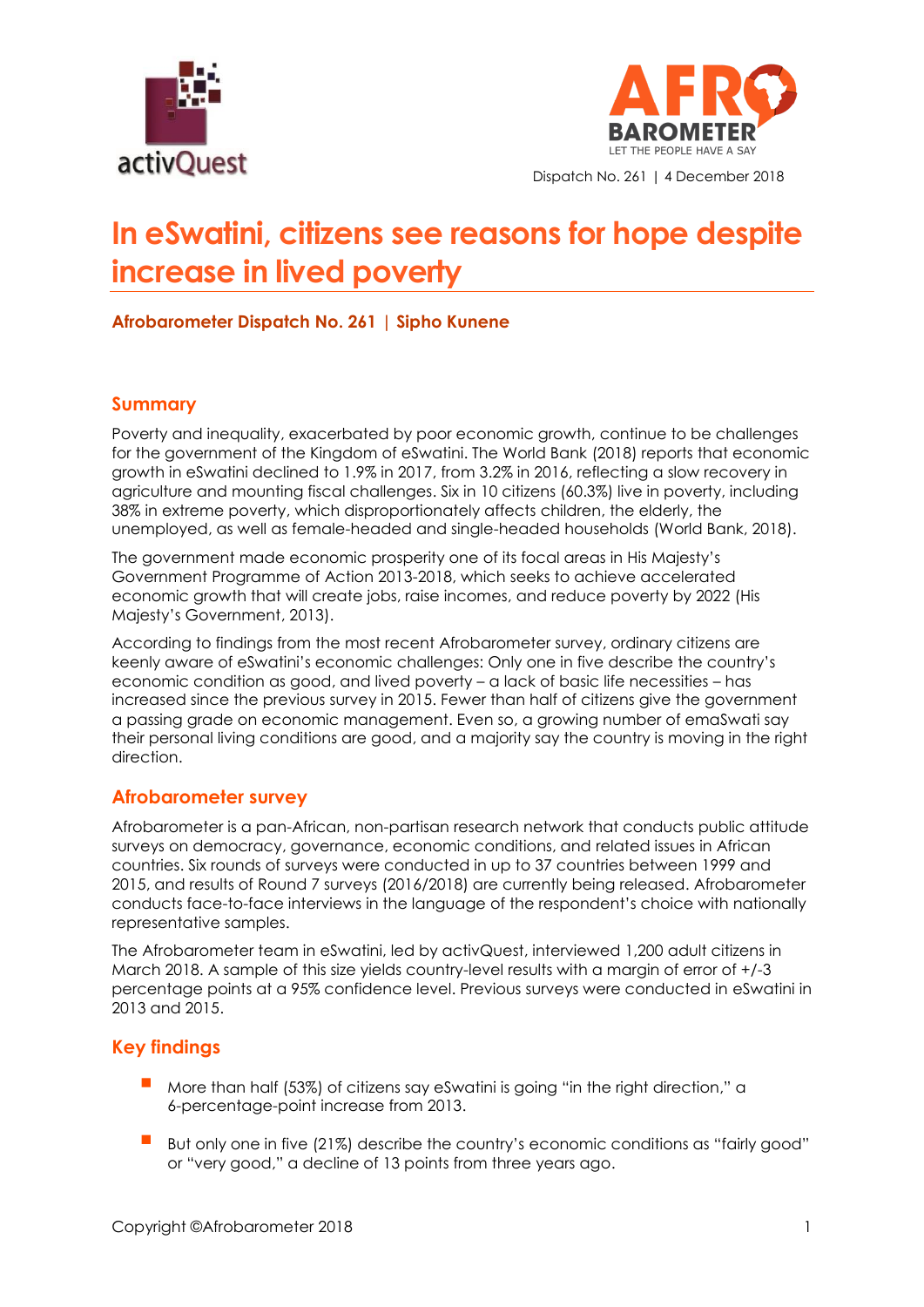

- A slim majority (52%) believe the economy will improve over the next 12 months.
- Almost half (46%) of respondents see their personal living conditions as "fairly good" or "very good," a gain of 21 percentage points since 2013.
- But lived poverty has increased since the previous survey in 2015. More than half of respondents report going without enough food (56%, up from 51%) and without needed medical care (53%, up from 33%) at least once during the previous year.
- Fewer than half of citizens approve of the government's performance on economic issues, ranging from 47% on managing the economy down to 29% on narrowing incomes gaps between rich and poor.

#### **Perceptions of the country's direction and the economy**

A slim majority (53%) of citizens say the country is going in the right direction, continuing a gradual improvement since 2013 (47%) (Figure 1). The proportion who think the country is going in the wrong direction has declined by 4 percentage points over the same period, to 42%.



#### **Figure 1: Overall direction of the country** | eSwatini | 2013-2018

*Respondents were asked: Some people might think the country is going in the wrong direction. Others may feel it is going in the right direction. So let me ask YOU about the overall direction of the country: Would you say that the country is going in the wrong direction or going in the right direction?*

Despite their somewhat positive outlook overall, only one in five citizens (21%) describe the condition of eSwatini's economy as "fairly good" or "very good." More than twice as many say it is fairly/very bad (48%), while about one-third say it's neither good nor bad (29%) (Figure 2).

The proportion who saw the economy as doing well had increased by 13 percentage points between 2013 and 2015 but dropped back down to the 2013 level in the most recent survey.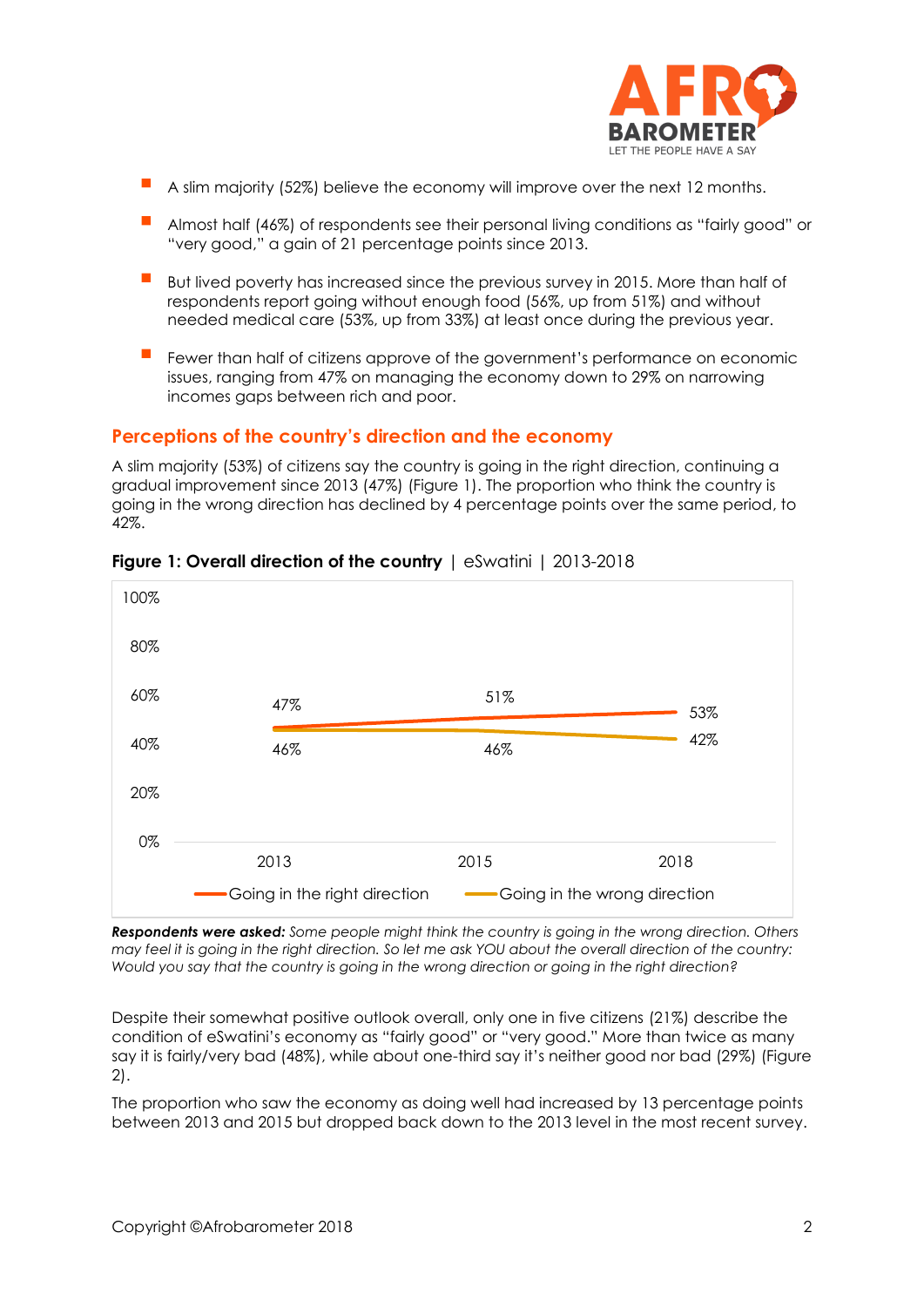

Key socio-demographic groups offer very similar assessments of the country's economy, except that the youngest and oldest respondents are somewhat more positive (27% and 24% fairly/very good, respectively) than other age groups (Figure 3).



**Figure 2: Country's economic condition** | eSwatini | 2013-2018

*Respondents were asked: In general, how would you describe the present economic condition of this country?*





**Respondents were asked:** *In general, how would you describe the present economic condition of this country? (% who say "fairly good" or "very good")*

In line with their view that the country is moving in the right direction, a plurality (37%) say that the economy has improved over the previous year, and a majority (52%) expect things to get "better" or "much better" during the 12 months to come (Figure 4).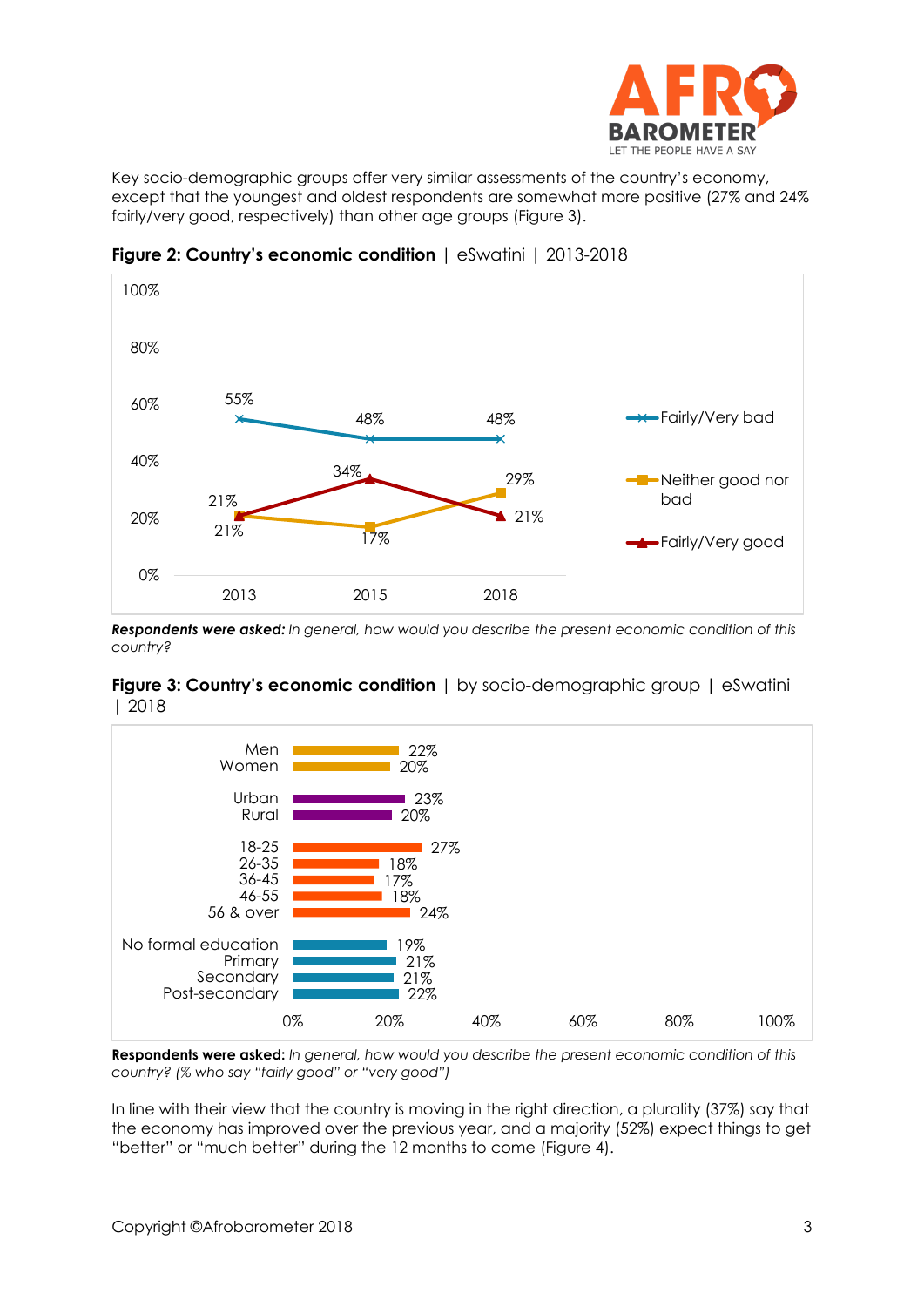



### **Figure 4: Country's economy compared to 12 months ago and in 12 months' time**  | eSwatini | 2018

#### *Respondents were asked:*

- *Looking back, how do you rate economic conditions in this country compared to 12 months ago?*
- *Looking ahead, do you expect economic conditions in this country to be better or worse in 12 months' time?*

#### **Living conditions**

In contrast to their negative view of the current economy, a growing number of citizens are satisfied with their personal living condition. The proportion who describe their living conditions as "fairly good" or "very good" increased by 21 percentage points between 2013 and 2018, moving from 25% to 46% (Figure 5). The share of the population who feel their living conditions are bad dropped by 18 points over the same period, to 31%.





*Respondents were asked: In general, how would you describe your own present living conditions?*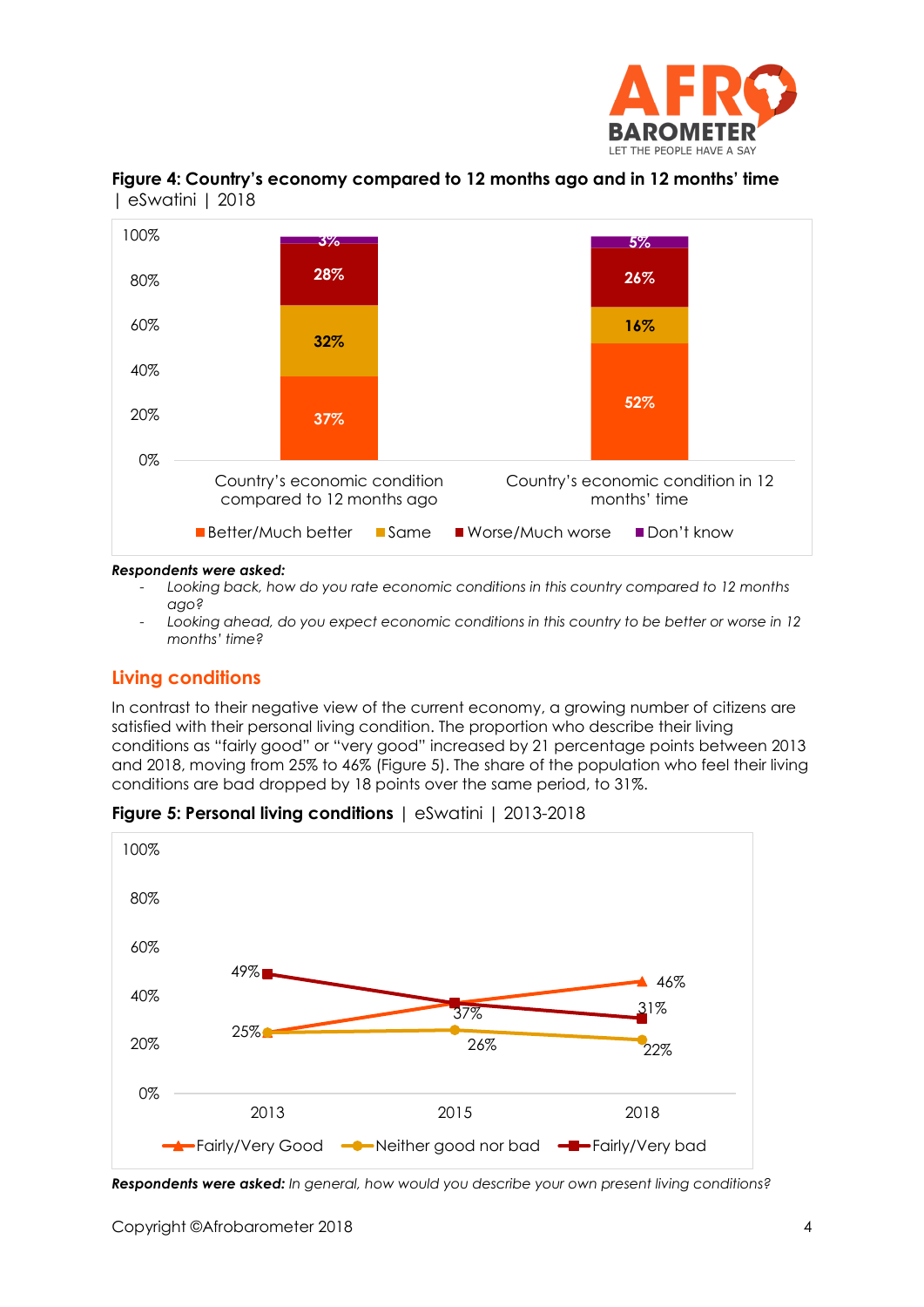

Young citizens are more inclined than their elders to see their living conditions as good (53% of 18- to 25-year-olds and 49% of 26- to 35-year-olds) (Figure 6). Women are slightly more positive than men, 48% vs. 44%.



**Figure 6: Personal living conditions** | by socio-demographic group| eSwatini | 2018

*Respondents were asked: In general, how would you describe your own present living conditions? (% who say "fairly good" or "very good")*

# **Lived poverty**

Despite their improved assessment of their personal living conditions, more eSwatini citizens are going without basic necessities of life. Afrobarometer assesses the prevalence of "lived poverty" by asking respondents how often, over the previous year, they or their family members went without enough food, enough clean water, needed medicine or medical care, enough cooking fuel, and a cash income. Figure 7 shows that while lived poverty had been declining in eSwatini between the years 2013 and 2015, there has been an increase since then.

The share of citizens who went without enough to eat at least once during the previous 12 months increased by 5 percentage points between 2015 and 2018, from 51% to 56%, while those who experienced a lack of clean water grew by 7 points, from 47% to 54%. The largest increases were observed among those who experienced shortages of medical care (from 33% to 53%) and cooking fuel (from 30% to 49%). More than seven in 10 respondents (71%) say they went without a cash income at least once during the previous year, up from 68% in 2015.

High lived poverty (or frequently going without basic necessities) was experienced by one in four citizens and is twice as common in rural areas as in cities (27% vs. 14%) (Figure 8). It declines steeply as respondents' education level increases: 62% of people without formal education experienced high lived poverty, compared to 34% of those with primary education, 20% of those with secondary schooling, and 11% of those with post-secondary qualifications. And lived poverty increases with age, ranging from 16% of 18- to 25-year-olds to 39% of those who are 56 or older.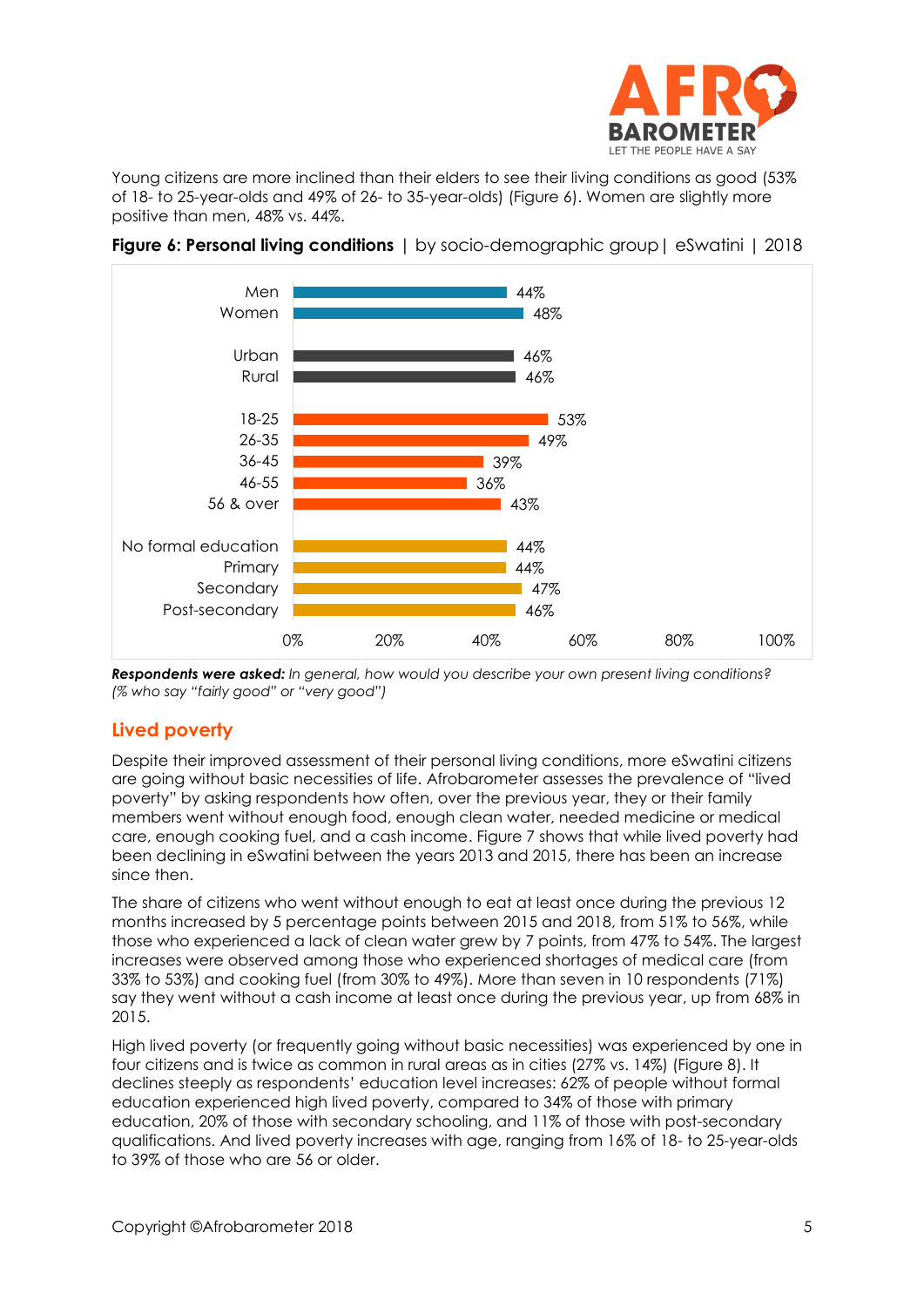



**Figure 7: Lived poverty** | eSwatini | 2013-2018

*Respondents were asked: Over the past year, how often, if ever, have you or anyone in your family gone without: Enough food to eat? Enough clean water for home use? Medicines or medical treatment? Enough fuel to cook your food? A cash income? (% who say "just once or twice, "several times," "many times," or "always")*



**Figure 8: High lived poverty** | by socio-demographic group | eSwatini | 2018

*Respondents were asked: Over the past year, how often, if ever, have you or anyone in your family: Gone without enough food to eat? Gone without enough clean water for home use? Gone without medicines or medical treatment? Gone without enough fuel to cook your food? Gone without a cash income? (% who experienced high lived poverty)*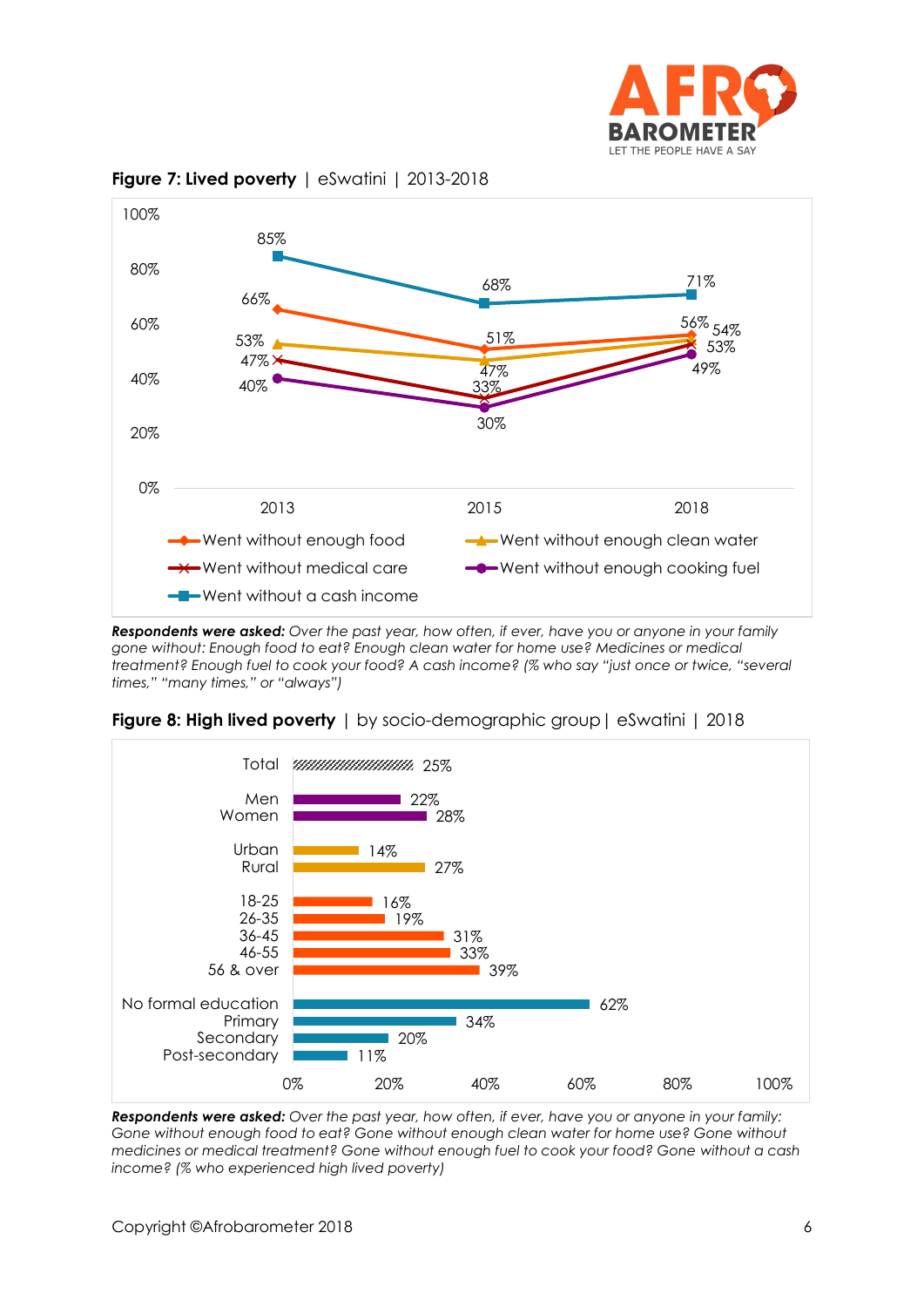

# **Government handling of the economy**

Public approval of the government's performance in managing the economy declined slightly, from 51% in 2015 to 47% who say it is doing "fairly well" or "very well." Ratings of government performance on other key economic indicators also remained below 50% approval but increased during the same period: by 14 percentage points on improving living standards of the poor (46%), by 18 points on creating jobs (41%), by 10 points on keeping prices stable (34%), and by 8 points on narrowing income gaps between rich and poor (29%) (Figure 9).





*Respondents were asked: How well or badly would you say the current government is handling the following matters, or haven't you heard enough to say? (% who say "fairly well" or "very well")* 

# **Conclusion**

While more than half of citizens see the country as heading in the right direction and expect things to be better in 12 months' time, it must be noted that lived poverty has increased, and few emaSwati have any illusions about their current economic reality. It is therefore incumbent on the government to strengthen implementation strategies that will enable His Majesty's Government Programme of Action to encourage economic growth and improve its citizens' lives.

> Do your own analysis of Afrobarometer data – on any question, for any country and survey round. It's easy and free at www.afrobarometer.org/online-data-analysis.